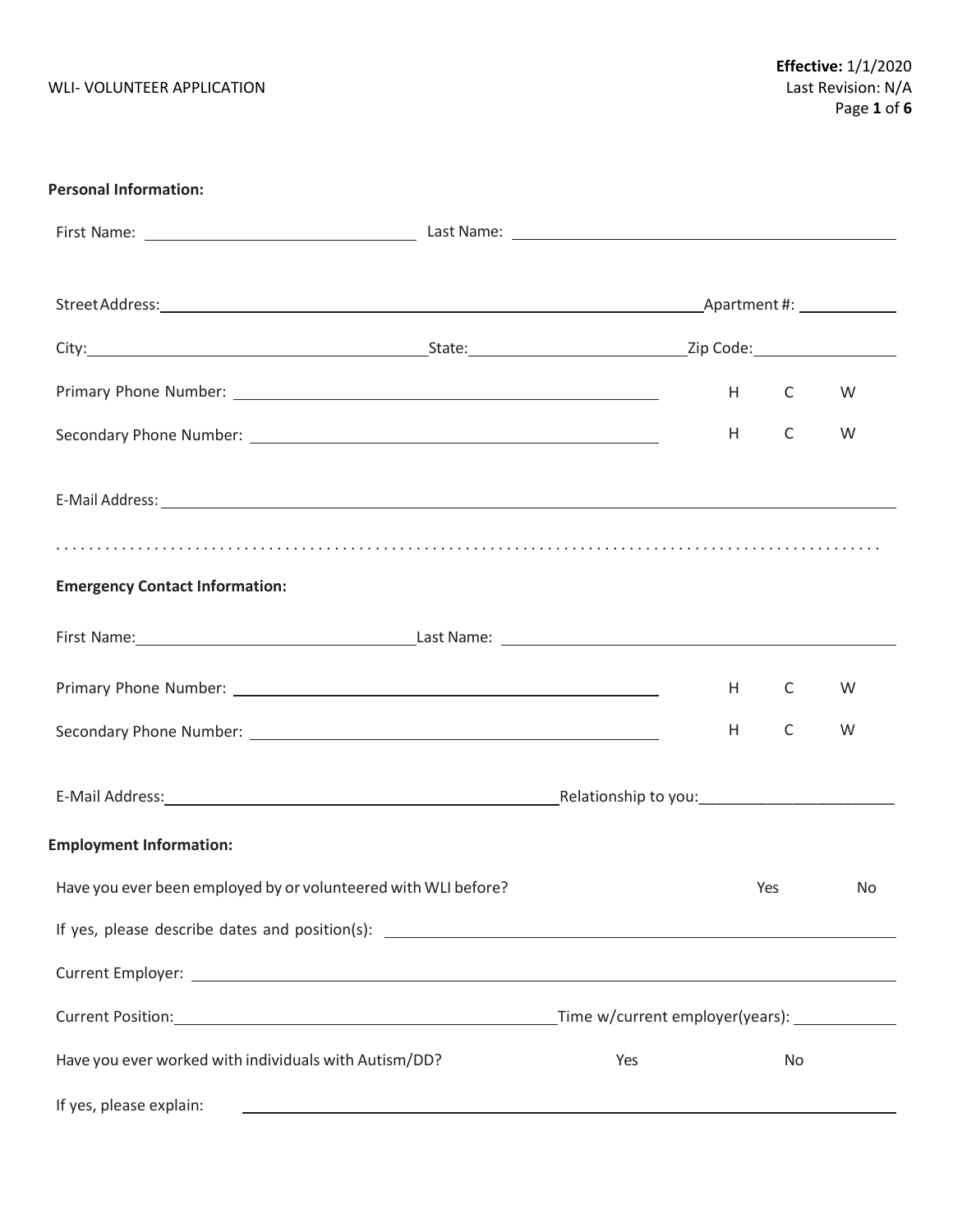### **Volunteer Information:**

Have you ever worked with individuals with Autism/DD? Yes No If yes, please explain:

**\_\_\_\_\_\_\_\_\_\_\_\_\_\_\_\_\_\_\_\_\_\_\_\_\_\_\_\_\_\_\_\_\_\_\_\_\_\_\_\_\_\_\_\_\_\_\_\_\_\_\_\_\_\_\_\_\_\_\_\_\_\_\_\_\_\_\_\_\_\_\_\_\_\_\_\_\_\_\_\_\_\_\_\_\_\_\_\_\_\_\_**

Please check the frequency with which you would like to volunteer:

One Time **Monthly Conserve Contact Conserve Conserver** Other:

How many hours per visit would you like to volunteer?

What days and times are you available for volunteer work? Please fill in all times that apply.

| Sunday | Monday | Tuesday | Wednesday | Thursday | Friday | Saturday |
|--------|--------|---------|-----------|----------|--------|----------|
|        |        |         |           |          |        |          |
|        |        |         |           |          |        |          |
|        |        |         |           |          |        |          |
|        |        |         |           |          |        |          |
|        |        |         |           |          |        |          |

## **Education and Skills:**

| Middle/High School:            |     |      |    |                                    |
|--------------------------------|-----|------|----|------------------------------------|
| Highest grade level completed: | 7 R | 9.10 | 11 | 12 (Graduated) College/University: |

| Concentration:           |          |           |        |                    |         |           |
|--------------------------|----------|-----------|--------|--------------------|---------|-----------|
| Highest level completed: | Freshman | Sophomore | Junior | Senior (Graduated) | Masters | Doctorate |

\_\_\_\_\_\_\_\_\_\_\_\_\_\_\_\_\_\_\_\_\_\_\_\_\_\_\_\_\_\_\_\_\_\_\_\_\_\_\_\_\_\_\_\_\_\_\_\_\_\_\_\_\_\_\_\_\_\_\_\_\_\_\_\_\_\_\_\_\_\_\_\_\_\_\_\_\_\_\_\_\_\_\_\_\_\_\_\_\_\_\_\_\_\_\_\_\_\_

\_\_\_\_\_\_\_\_\_\_\_\_\_\_\_\_\_\_\_\_\_\_\_\_\_\_\_\_\_\_\_\_\_\_\_\_\_\_\_\_\_\_\_\_\_\_\_\_\_\_\_\_\_\_\_\_\_\_\_\_\_\_\_\_\_\_\_\_\_\_\_\_\_\_\_\_\_\_\_\_\_\_\_\_\_\_\_\_\_\_\_\_\_\_\_\_\_\_

\_\_\_\_\_\_\_\_\_\_\_\_\_\_\_\_\_\_\_\_\_\_\_\_\_\_\_\_\_\_\_\_\_\_\_\_\_\_\_\_\_\_\_\_\_\_\_\_\_\_\_\_\_\_\_\_\_\_\_\_\_\_\_\_\_\_\_\_\_\_\_\_\_\_\_\_\_\_\_\_\_\_\_\_\_\_\_\_\_\_\_\_\_\_\_\_\_\_

\_\_\_\_\_\_\_\_\_\_\_\_\_\_\_\_\_\_\_\_\_\_\_\_\_\_\_\_\_\_\_\_\_\_\_\_\_\_\_\_\_\_\_\_\_\_\_\_\_\_\_\_\_\_\_\_\_\_\_\_\_\_\_\_\_\_\_\_\_\_\_\_\_\_\_\_\_\_\_\_\_\_\_\_\_\_\_\_\_\_\_\_\_\_\_\_\_\_

\_\_\_\_\_\_\_\_\_\_\_\_\_\_\_\_\_\_\_\_\_\_\_\_\_\_\_\_\_\_\_\_\_\_\_\_\_\_\_\_\_\_\_\_\_\_\_\_\_\_\_\_\_\_\_\_\_\_\_\_\_\_\_\_\_\_\_\_\_\_\_\_\_\_\_\_\_\_\_\_\_\_\_\_\_\_\_\_\_\_\_\_\_\_\_\_\_\_

Please list any special skills, qualifications, trainings, certificates, etc.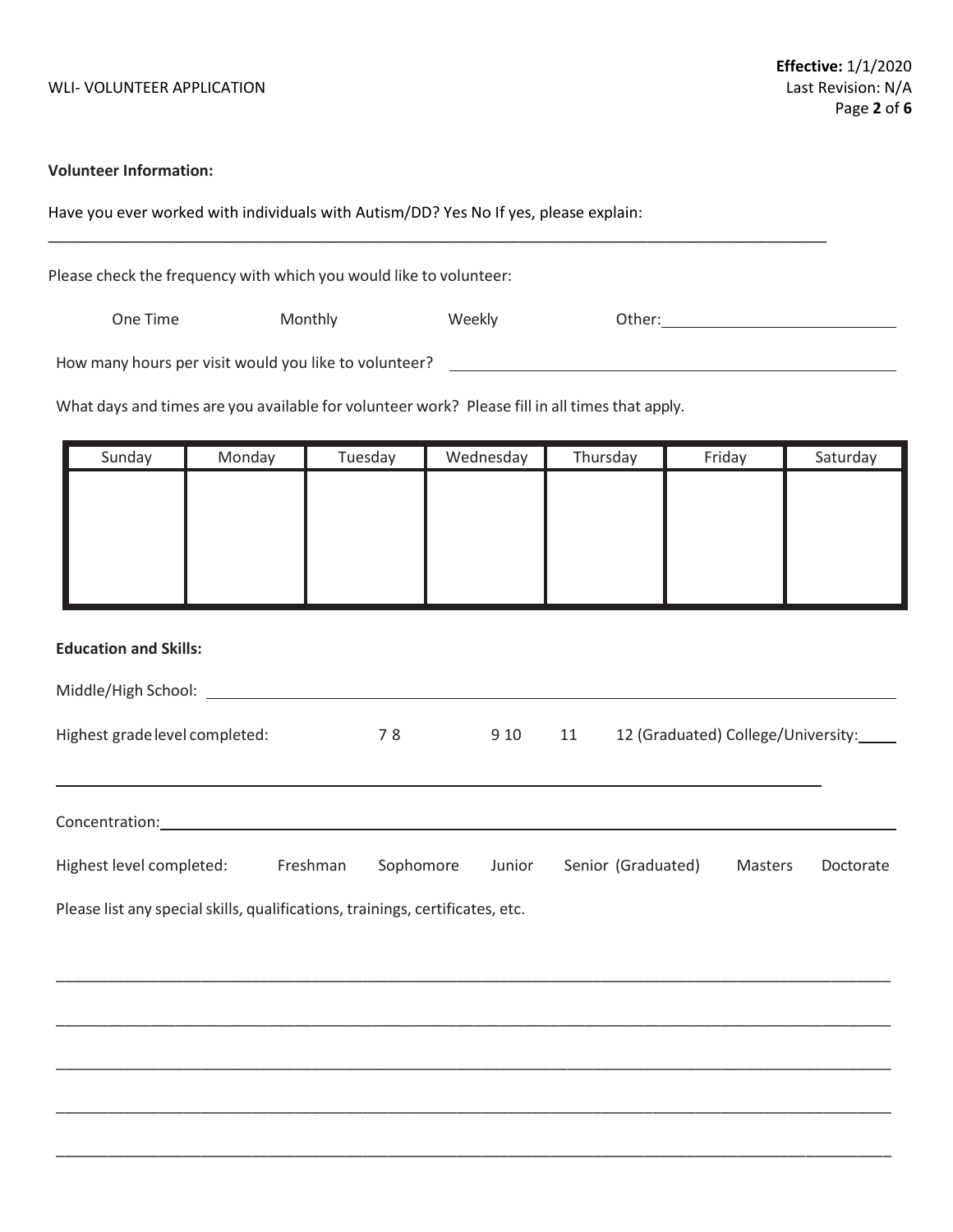## WLI- VOLUNTEER APPLICATION

# **Additional Requirements:**

| Are you fulfilling a school/court/diversion program requirement?                                           | <b>Yes</b> | <b>No</b> |  |  |  |  |  |
|------------------------------------------------------------------------------------------------------------|------------|-----------|--|--|--|--|--|
| If yes, please complete the following information:                                                         |            |           |  |  |  |  |  |
|                                                                                                            |            |           |  |  |  |  |  |
|                                                                                                            |            |           |  |  |  |  |  |
| Contact information for School/Court/Diversion Program:                                                    |            |           |  |  |  |  |  |
|                                                                                                            |            |           |  |  |  |  |  |
|                                                                                                            |            |           |  |  |  |  |  |
|                                                                                                            |            |           |  |  |  |  |  |
|                                                                                                            |            |           |  |  |  |  |  |
| <b>Background Information:</b>                                                                             |            |           |  |  |  |  |  |
| Have you ever pled guilty or "no contest" to a crime or been convicted of a crime (felony or misdemeanor)? |            |           |  |  |  |  |  |
| Please select one:<br>Yes                                                                                  | <b>No</b>  |           |  |  |  |  |  |
| Do you have any criminal charges pending? Please select one:                                               | <b>Yes</b> | <b>No</b> |  |  |  |  |  |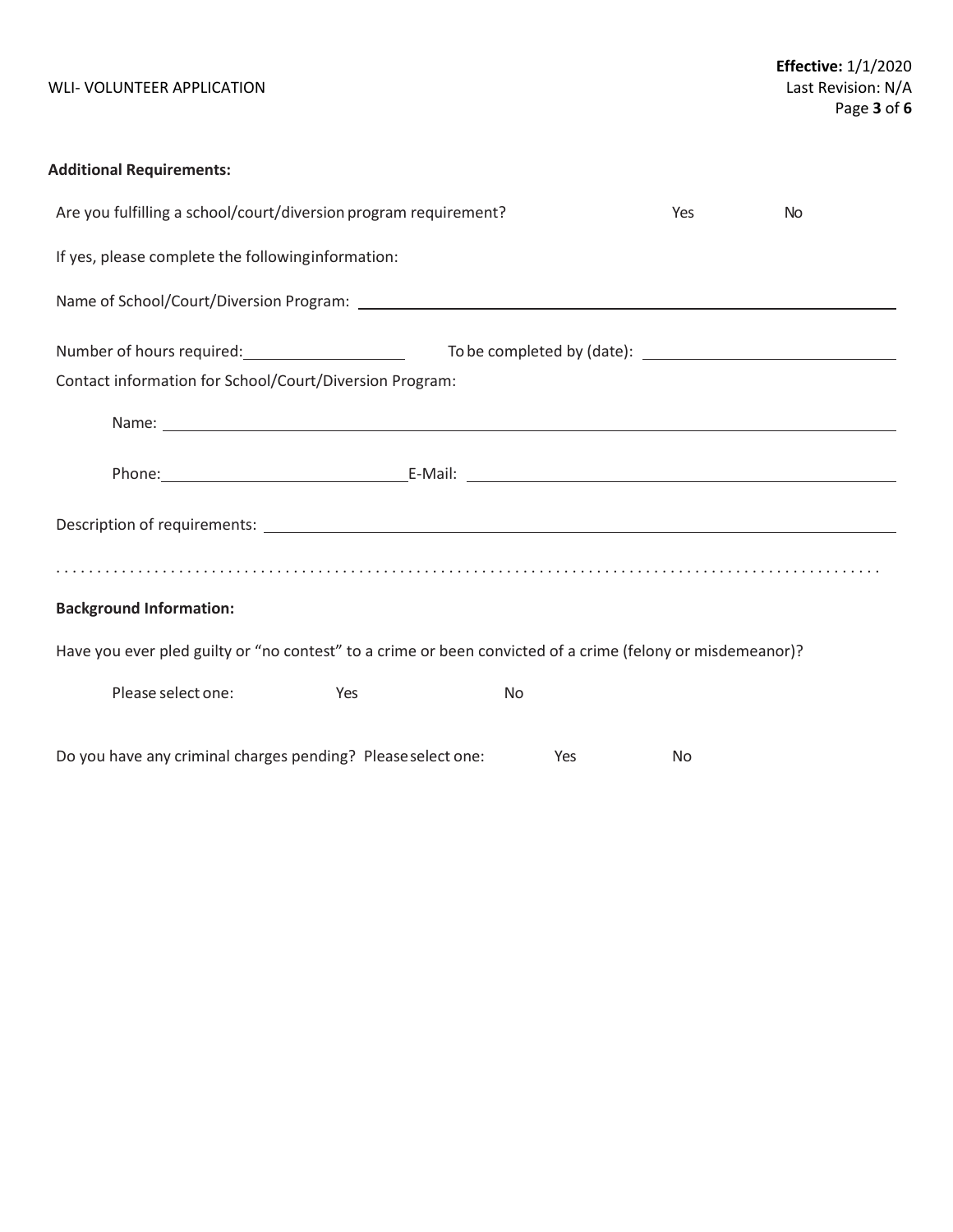#### **SERVICES:**

As a volunteer I can provide the following services as well as take account of other needs the organization may have:

I understand the services provided will be a donation and under **no** circumstances will expect wages, salary, or benefits from the organization for the services provided within this volunteer agreement. I understand as a volunteer I will receive no employee benefits including disability, pay, workman's comp, or severance pay.

- Additionally, the Organization shall hold the Volunteer harmless against any damages related to the Volunteer's service.
- The Volunteer agrees that in the instance of legal proceedings they will cooperate with the Organization as well as the Organization's agents.
- The Volunteer agrees to provide written notification to the Organization in the event that an incident takes place while the Volunteer is providing services.

### **TERMINATION:**

Because the Volunteer is not an active employee, they may terminate this volunteer agreement at any time for any reason they deem necessary. **wli** may decline to accept the Volunteers time and may terminate this agreement without prior notification.

#### **Signature of Volunteer Applicant** Date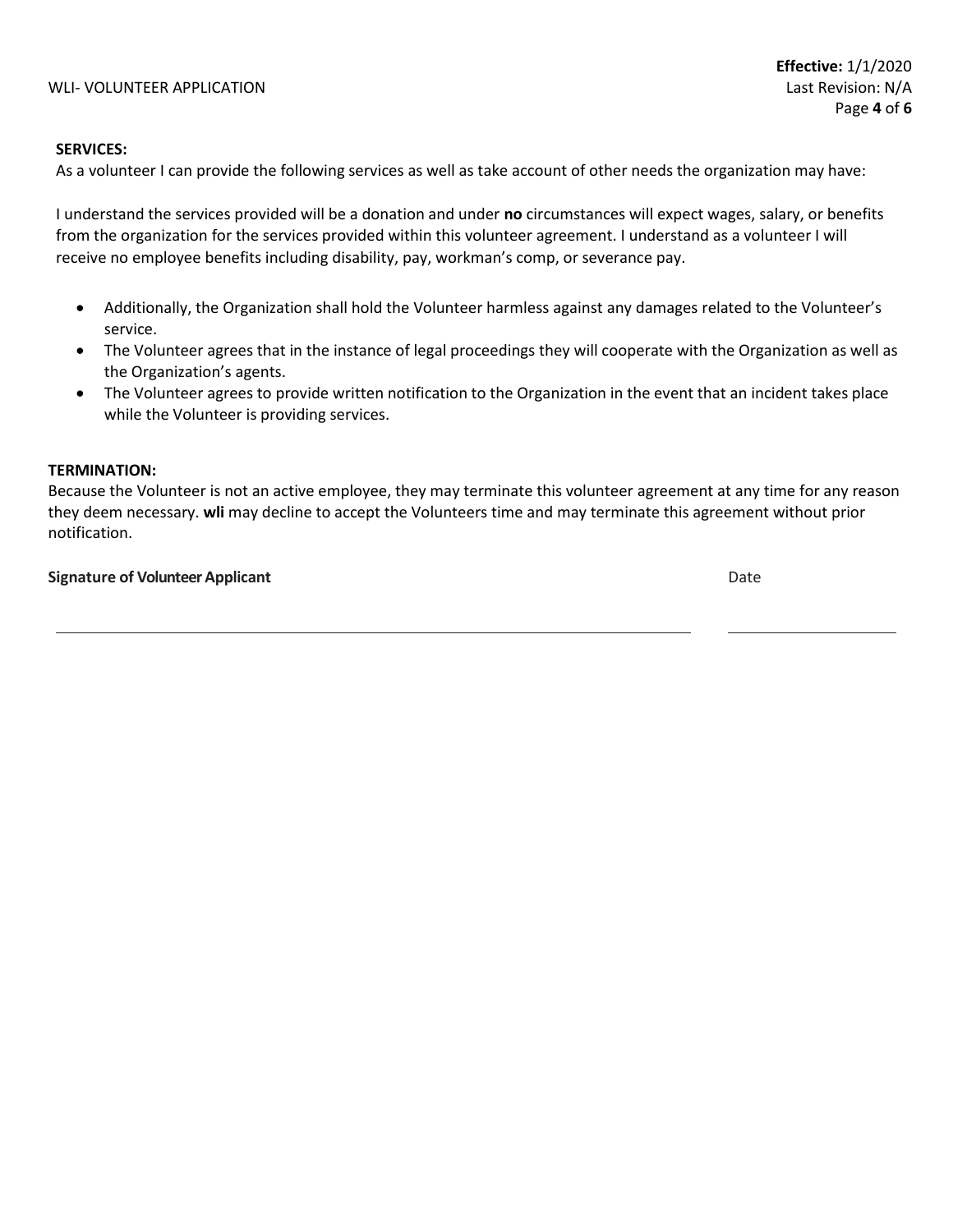#### WLI- VOLUNTEER APPLICATION LAST REVISION CONTROL AND REVISION CONTROL AND REVISION: N/A

#### **Volunteer Agreement:**

I agree to submit and authorize Work Leads to Independence to conduct verification checks of my criminal background, personal and professional references, and searches of other public and private records as **wli** deems necessary to secure information regarding me as a volunteer for the capacity I am seeking.

I agree and understand that as a volunteer, **wli** is not obligated to provide me any payment or benefit for my services. I also agree to release **wli**, its Board of Directors, employees and agents (collectively **wli**) from any liability in the event I am injured or suffer damage as a result of the negligence of **wli** I agree not to pursue any claim or initiate any action against **wli** in the event that I am injured orsuffer damage as a result of the negligence of **wli.**

Iagreenottodiscloseordiscuss anyprogramparticipant/resident,humanresources, and/ormanagement informationwiththosewho arenotdirectlyinvolvedwiththeparticipants'care. Thisincludesbutisnotlimitedto verbalandwrittendiscussionaswellaselectronic media.

I agree not to access any information or utilize any equipment other than that which is required.

I understand that accessing data must not occur simply to satisfy a curiosity, and it is unacceptable to look up data other than that required to perform my assigned role.

I agree not to make inquiries for other personnel who do not have proper authority.

I agree to advise **wli** in writing of any physical limitations which could affect or be affected by any volunteer activities I assume. I understand it is my responsibility to provide this information and I release **wli** from any liability for injuries or illnesses which result from my failure to advise **wli** in writing of any such limitations.

I understand that **wli** may require alcohol, drug and substance abuse screening, and I consent to such an examination and authorize the release of the results of such an examination to **wli**

I hereby authorize investigation of all statements in this application and request any company, institution, or persons contacted as part of this investigation to provide any and all pertinent information. To assure their cooperation, I hereby release them from all liability for any damage that may result from furnishing same to **wli**

Signature of Volunteer Applicant **Date of Science Applicant** Date of Columbus 2014 and Date Date of Date of Date of Date of Date of Date of Date of Date of Date of Date of Date of Date of Date of Date of Date of Date of Da